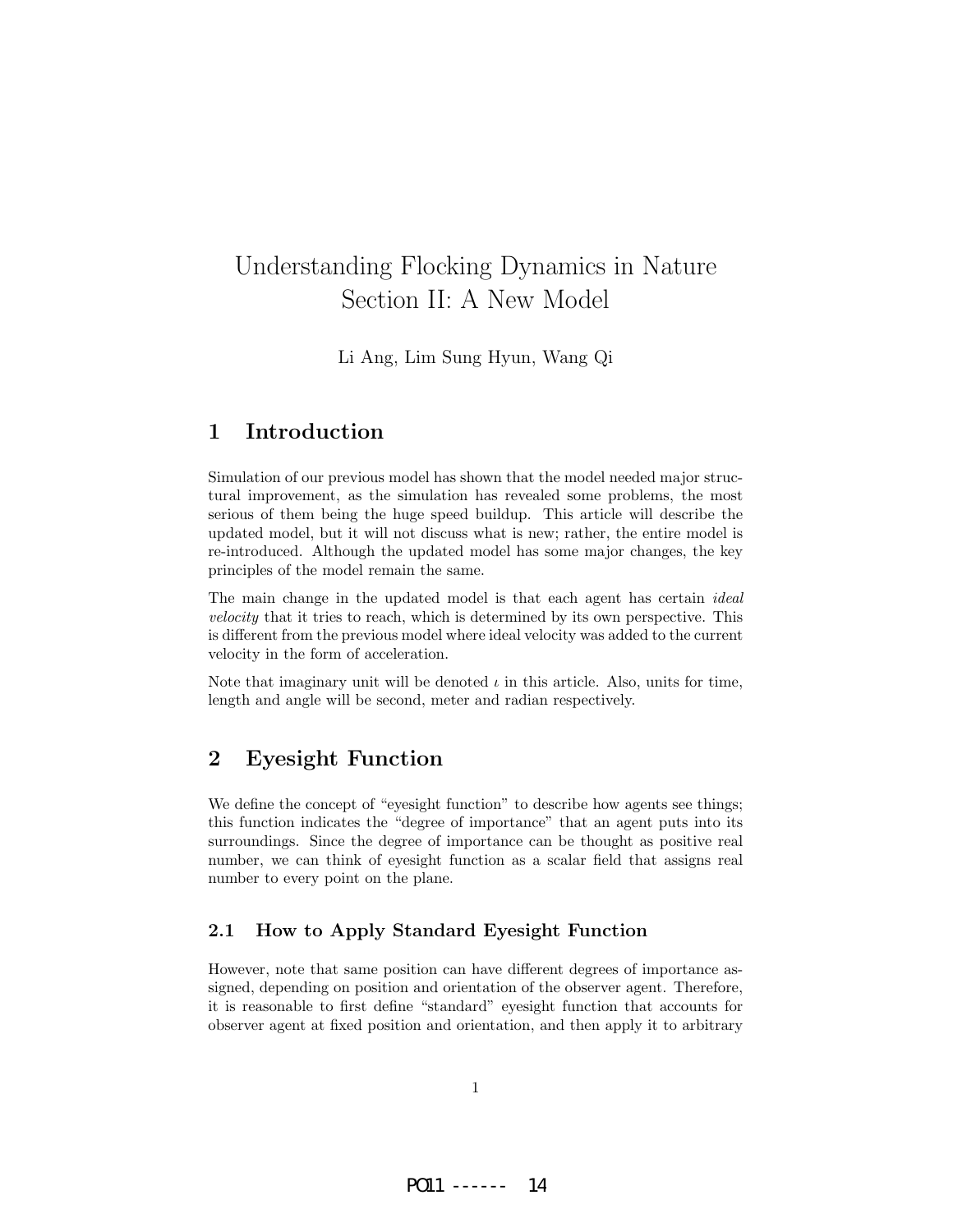

Figure 1: Plot of Distance Function



Figure 2: Plot of Angle Function

agent. That is, given the standard eyesight function  $w : \mathbb{C} \to \mathbb{R}$  (w for 'weight') that describes degree of importance from the perspective of agent at origin pointing to  $+x$  direction, the respective expression that agent i at position  $x_i$ and velocity  $v_i$  puts on arbitrary position x would be

$$
w\left(\frac{x-x_i}{v_i/|v_i|}\right) \tag{1}
$$

### 2.2 Modelling Standard Eyesight Function

Now that we know how to apply the standard eyesight function  $w$  to arbitrary agent, let us model the standard eyesight function. The function was modelled based on two principles: faraway objects are hard to see, and objects off one's direction of sight are hard to see too. Therefore if we are concerned with object at position  $z(\in \mathbb{C})$ , then we think about how large |z| and arg(z) are, and combine the two factors to decide how clearly the observer can see the object at z.

Distance function is modelled such that as the object goes farther, the degree of importance decreases gradually:

$$
\frac{1}{1+|z|^2} \tag{2}
$$

Angle function is modelled such that as the object goes more off-sight, the degree of importance decreases gradually, but this time with more clear boundary that indicates "off-sight region":

$$
\frac{1}{1 + (\arg z)^6} \tag{3}
$$

PO11 ------ 15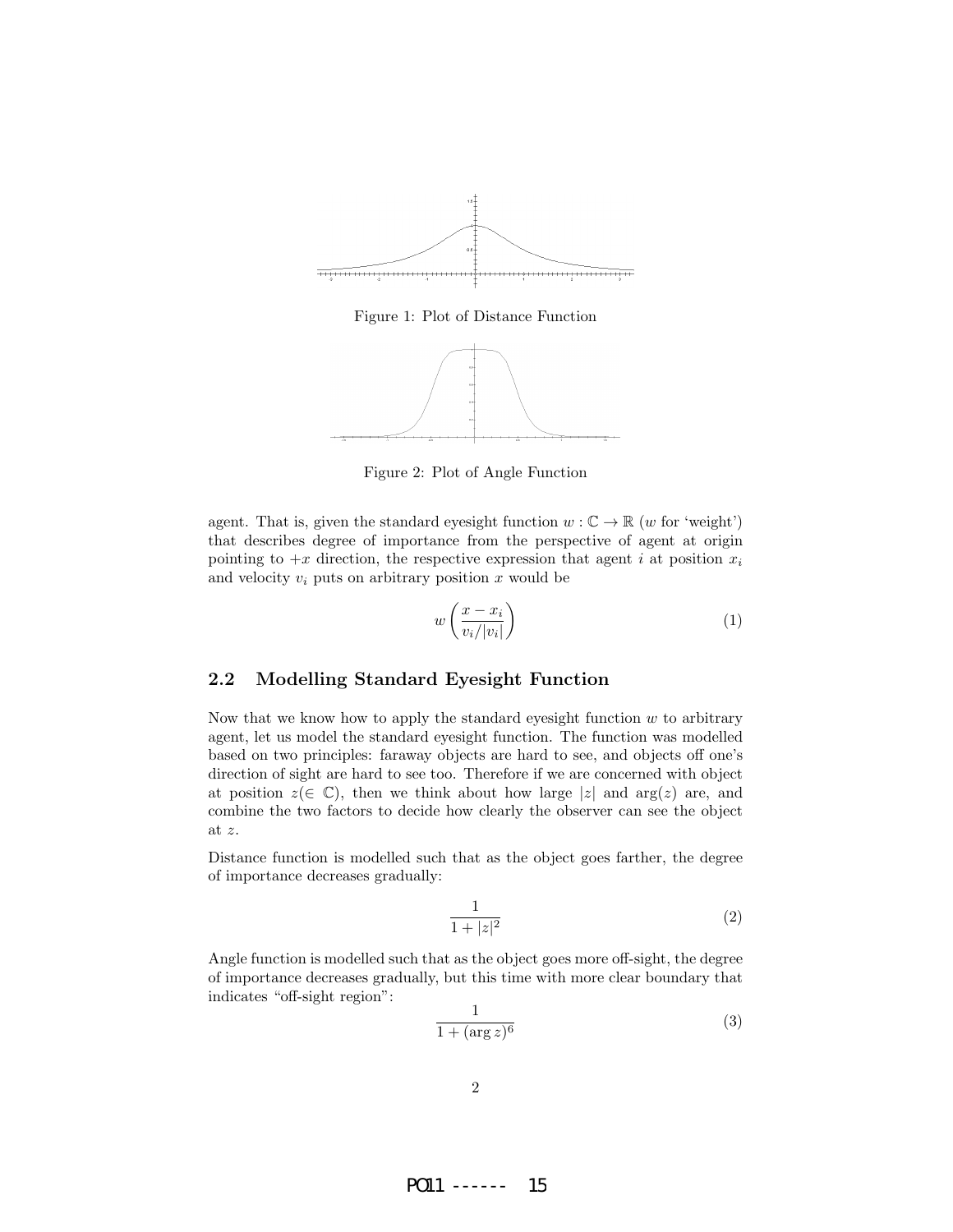

Figure 3: 3D Plots of Standard Eyesight Function w

Note that, however, some agents can see farther than others, and some agents see narrower than others. Such can be easily implemented by "strething" the Distance and Angle functions. Now combining everything, we have:

$$
w(z) = \left(1 + \left|\frac{z}{\rho}\right|^2\right)^{-1} \left(1 + \left(\frac{\arg z}{\alpha/2}\right)^6\right)^{-1}
$$
(4)

Here,  $\rho$  denotes how far the agent can see and  $\alpha$  denotes how wide the agent can see.

### 2.3 Weighted Average

The concept of "average value" can be defined using eyesight function. When an agent determines certain average value about its surroundings, such as average velocity, it would rely on its eyesight to do so. Hence a reasonable way to model how agent *i* decides the average value of  $p_j$ ,  $j = 1, 2, \dots, N$ ,  $j \neq i$  would be to use the weighted mean:

$$
M_i(p_j) = \left(\sum_{j=1, j\neq i}^N w\left(\frac{x_j - x_i}{v_i/|v_i|}\right) p_j\right) / \left(\sum_{j=1, j\neq i}^N w\left(\frac{x_j - x_i}{v_i/|v_i|}\right)\right) \tag{5}
$$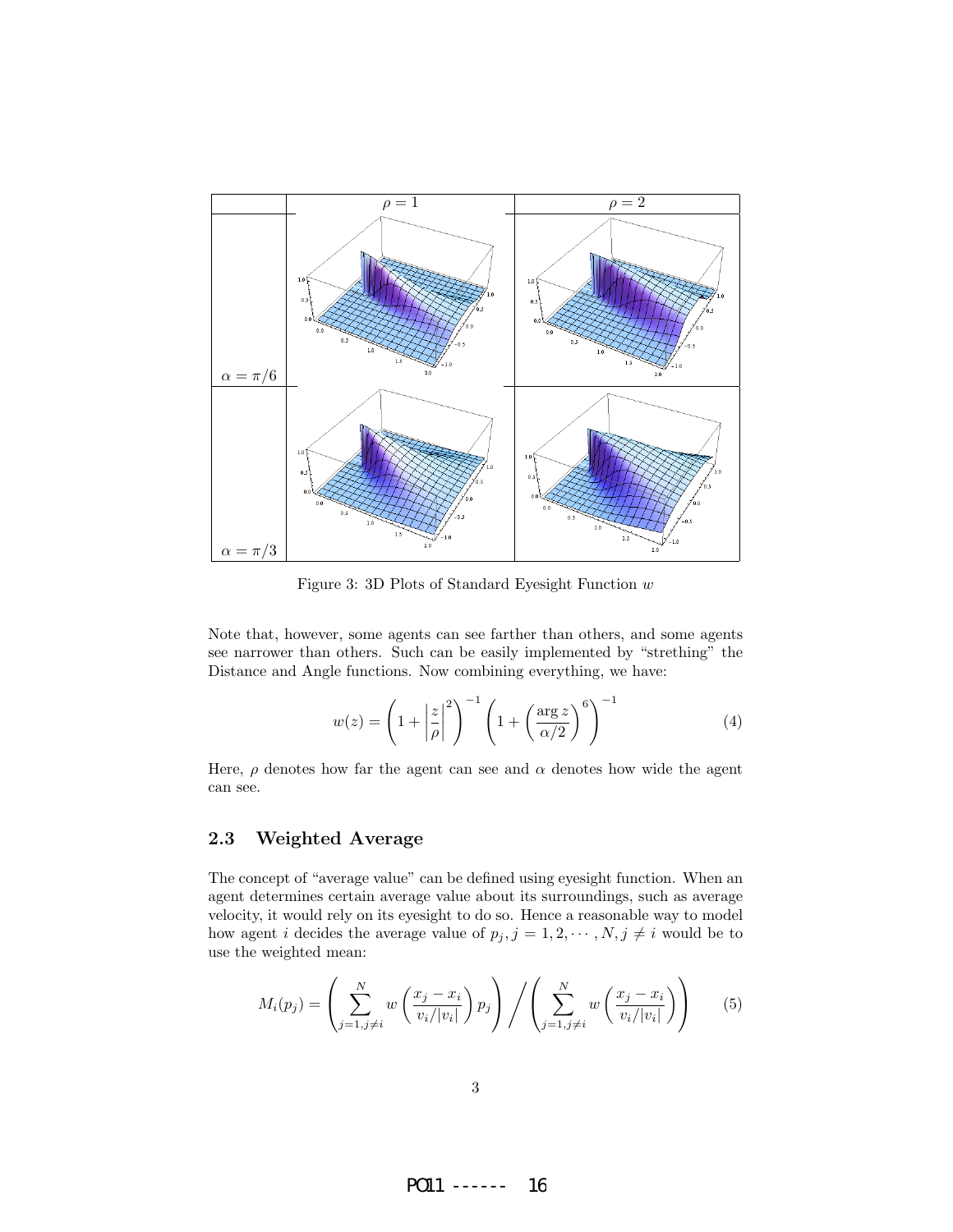

Figure 4: Plot of One-to-one Cohesion/Avoidance Strength

### 3 The Model

In our model, each agent will determine the "ideal velocity" from its own perspective, and then will accelerate accordingly. The ideal velocity will be determined according to the Reynold rules, which are cohesion, avoidance and alignment. However if the agent sees too few of other agents, it will start turning around to see where the others are. (This 'turnaround factor' was previously not introduced in other models because only with the concept of eyesight the turning around is necessary.)

### 3.1 Ideal Velocity

The ideal velocity is modelled such that it is primarily the average velocity of other agents (which accounts for alignment rule) but additional vector that accounts for cohesion/avoidance will be added onto it, so that if an agent is too far away or too close to others, it will accelerate or deccelerate accordingly.

One-to-one cohesion/avoidance 'strength' is modelled using the function  $(2x^2 1/(1+x^2)^2$ . Here the unit vector to the direction  $x_j - x_i$  is multiplied to produce the one-to-one interaction vector  $\frac{x_j - x_i}{|x_j - x_i|}$  $2|x_j-x_i|^2-1$  $\frac{2|x_j-x_i|}{(1+|x_j-x_i|^2)^2}$  (in a strict sense, this is a complex number not vector but it can be thought as a vector.) Hence taking average of velocities and adding a constant multiple of average one-to-one cohesion/avoidance vectors, we obtain:

$$
V_i = M_i(v_j) + kM_i \left( \frac{x_j - x_i}{|x_j - x_i|} \frac{2|x_j - x_i|^2 - 1}{(1 + |x_j - x_i|^2)^2} \right)
$$
(6)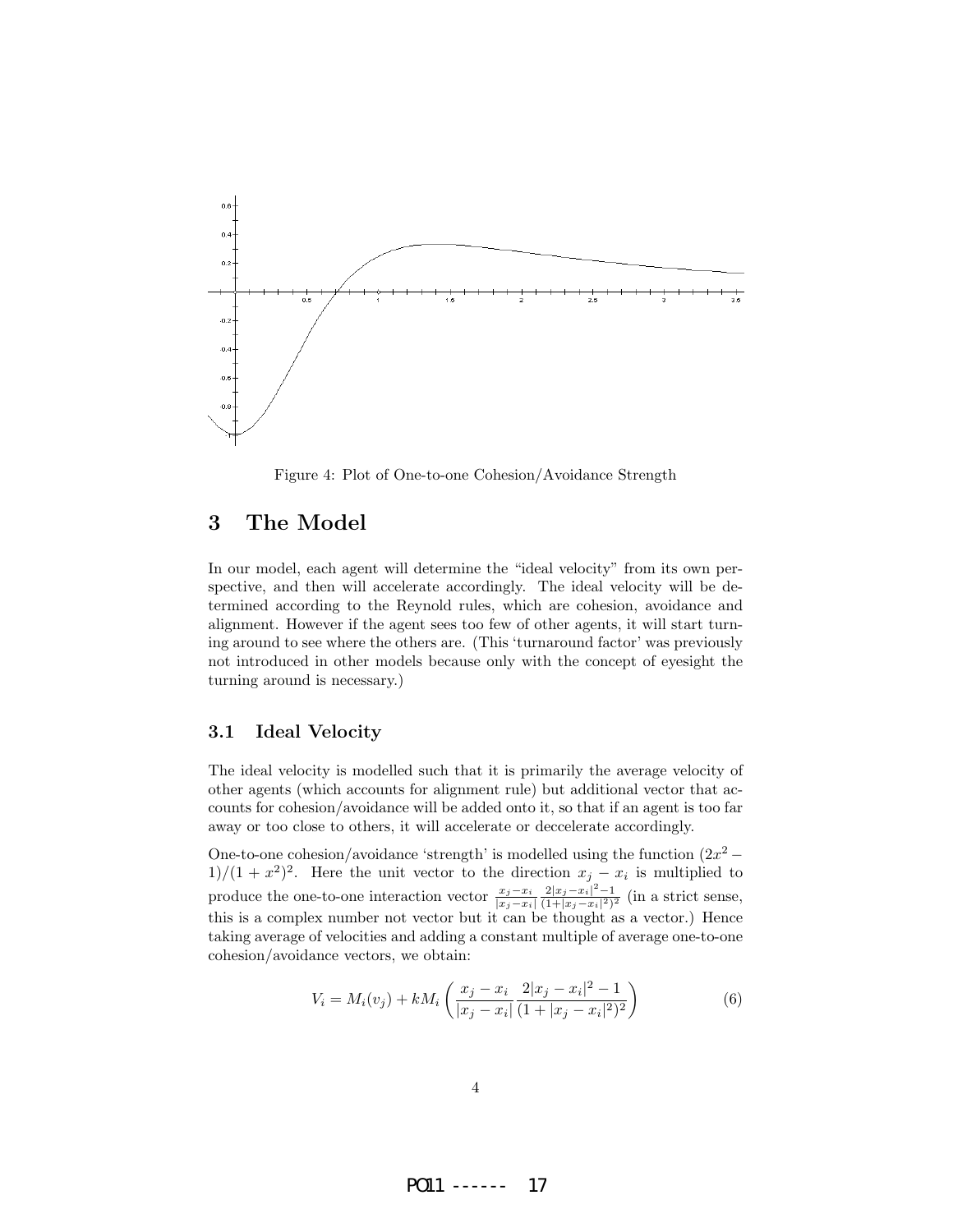as the ideal velocity. (the constant  $k$  will be determined accordingly after simulations)

#### 3.2 Turnaround

It is natural that if a person in the crowd can't see enough of the others the person will start turning around out of doubt to look for others. Hence we will introduce  $\tau_i \in \{-1, 0, +1\}$  to indicate whether agent i is turning, and if turning, which direction it is turning to.  $\tau_i$  will change according to whether agent i is seeing enough of other agents. Number of agents that it sees will be given by

$$
\sum_{j=1,j\neq i}^{N} w\left(\frac{x_j - x_i}{v_i/|v_i|}\right) \tag{7}
$$

because agents off the eyesight can't be seen clearly. Meanwhile, let us define constant L, which indicates the minimal number of agents that need to be seen so as to 'comfort' the observer agent. Hence we have:

$$
\tau_i = \begin{cases} 0 & \text{if } \sum_{j=1, j \neq i}^N w\left(\frac{x_j - x_i}{v_i / |v_i|}\right) \ge L \\ +1 & \text{or } -1 & \text{if } \sum_{j=1, j \neq i}^N w\left(\frac{x_j - x_i}{v_i / |v_i|}\right) < L \end{cases} \tag{8}
$$

where whether  $\tau = +1$  or  $-1$  is decided randomly. In the simulation, nonzero value of  $\tau$  stays the same as long as  $\sum w \left( \frac{x_j - x_i}{w_j + w_j} \right)$  $\left(\frac{x_j - x_i}{v_i/|v_i|}\right)$  < L, so that each agent will keep on turning to the same direction once it starts doing so.

### 3.3 How is the Ideal Velocity Reached?

We treat speed and orientation separately. That is,

$$
v_i = s_i e^{i\theta_i} (v_i \in \mathbb{C}, \iota = \sqrt{-1})
$$
\n(9)

The agent will accelerate faster when the speed discrepancy between the current speed and ideal speed is larger. Hence it is reasonable to make  $\frac{ds_i}{dt} = |V_i| - s_i$ . However, even if the ideal speed is very large, it is reasonable that agents would have some maximum speed that it can move no faster than. Hence to account for maximum speed  $L_i$  of agent i, we multiply  $1-e^{L_i-s_i}$  and hence obtain

$$
\frac{\mathrm{d}s_i}{\mathrm{d}t} = (|V_i| - s_i)(1 - e^{L_i - s_i})
$$

(when  $\tau \neq 0$ ) The choice of function  $1-e^{L_i-s_i}$  here was such that when  $s_i \ll L_i$ ,  $1 - e^{L_i - s_i} \to 1$ , while as  $s_i$  approaches  $L_i$  more,  $1 - e^{L_i - s_i}$  will grow negative very fast.